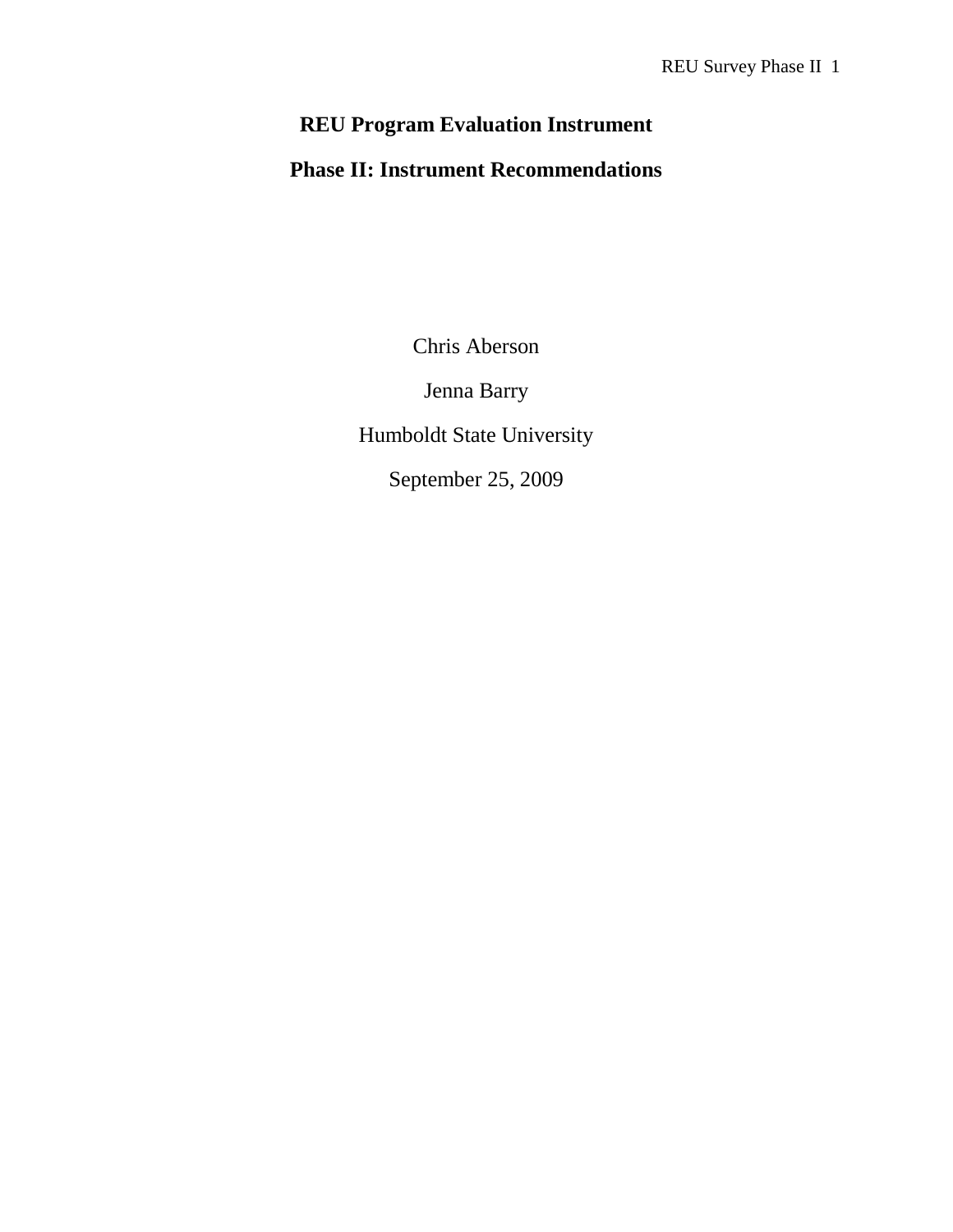## **Table of Contents**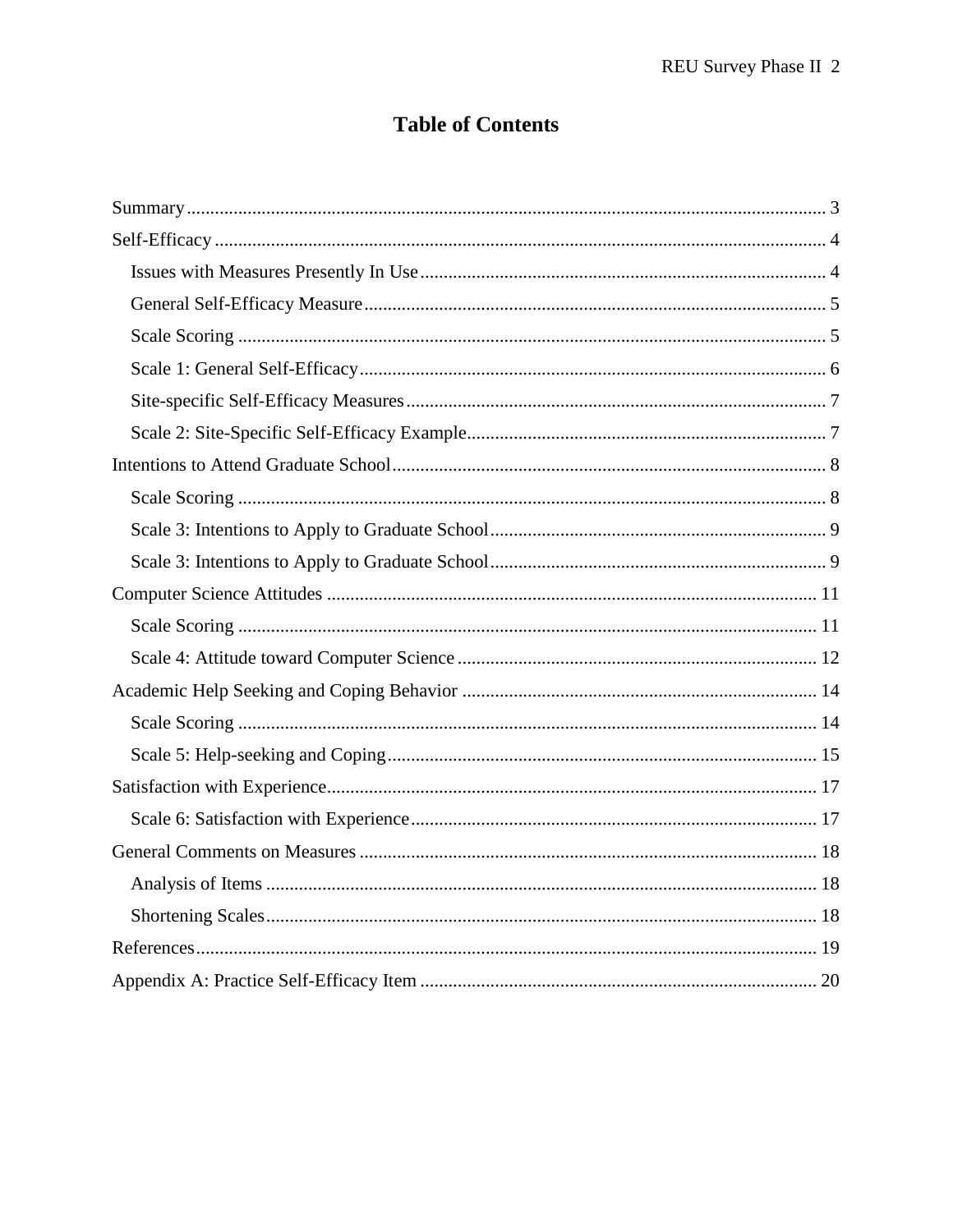### **Summary**

This report focuses on the development of measures of Self-Efficacy, Applications to Graduate School/Retention in the Major, Attitudes toward Computer Science, Academic Help-Seeking and Coping, and Satisfaction with the REU experience. We briefly review theory and research for relevant measures, and then provide recommendations for the measurement of each construct. For two of the domain areas, self-efficacy and graduate school intentions, we developed measures based on state-of-the-art psychological theory. For attitudes toward computing science and academic coping/help-seeking, we evaluated existing measures and selected the measure that best addressed the construct. Finally, for satisfaction, we developed a common (general) measure and provide a template for addition of site-specific items.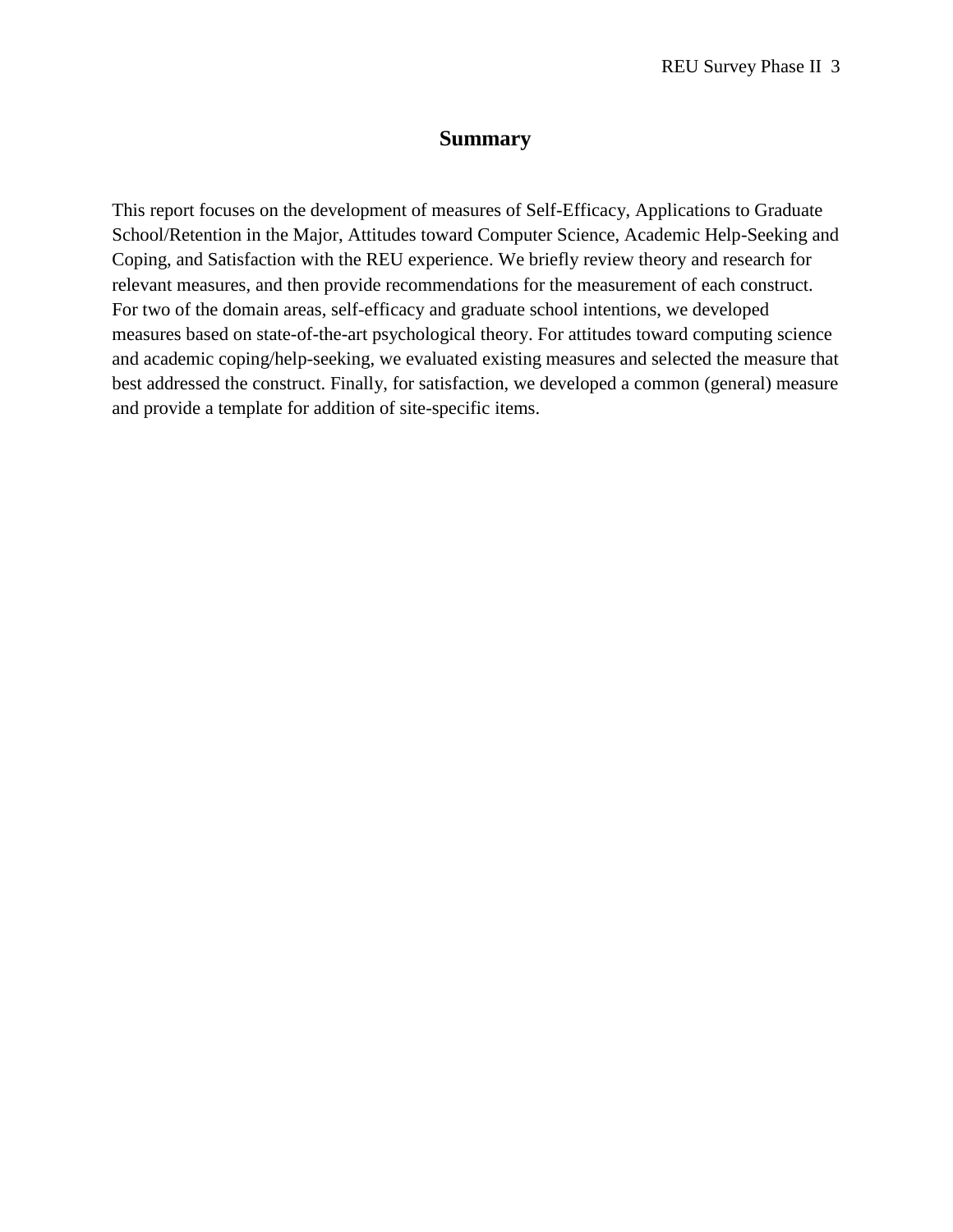## **Self-Efficacy**

As discussed in the Phase I report, there was considerable agreement that improved research selfefficacy is an important outcome of REU programs. Self-efficacy reflects beliefs in one's capabilities to execute actions required to manage prospective situations. Self-efficacy is an important predictor of choices to pursue various actions, the amount of effort put into those actions, and how long individuals persist in those actions (Bandura, 1997). Many sites made efforts to address self-efficacy, however few of the measures addressed the construct adequately.

Our primary recommendation is to include a) a set of items for use by all sites and b) additional items reflecting the site-specific abilities.

#### *Issues with Measures Presently In Use*

One issue with some measures currently used by REU sites is the focus on broad capabilities such "ability to work independently on a project." Greater specificity predicts future behaviors far better than a general questions (see Bandura, 2006). For example, a good self-efficacy measure addressing weight loss would address whether the respondent can regulate the types of foods purchased, can exercise control over eating habits, and can maintain a regular schedule of physical activity. A bad self-efficacy measure would simply ask whether they respondent feels they can lose weight.

Several scales in current use present response options ranging from Strongly Disagree-Somewhat Disagree-No Opinion-Somewhat Agree-Strongly Agree. The inclusion of the "no opinion" option as the center point of the scale makes the scale invalid for most parametric analyses (e.g., t-tests, ANOVA) and damages measurement properties of the scale. Students may perceive "no opinion" as a middle point between disagree and agree, or may take it to mean that they legitimately have no opinion about the issue. Any instrument using this format needs restructuring. The center should read "neither agree nor disagree" or be eliminated.

A final issue is the language used in questions. All items should include "can do" language rather than "will do" statements. Can reflects capability. Will reflects intentions. Self-efficacy involves perceived abilities so "can" correctly taps the construct of interest.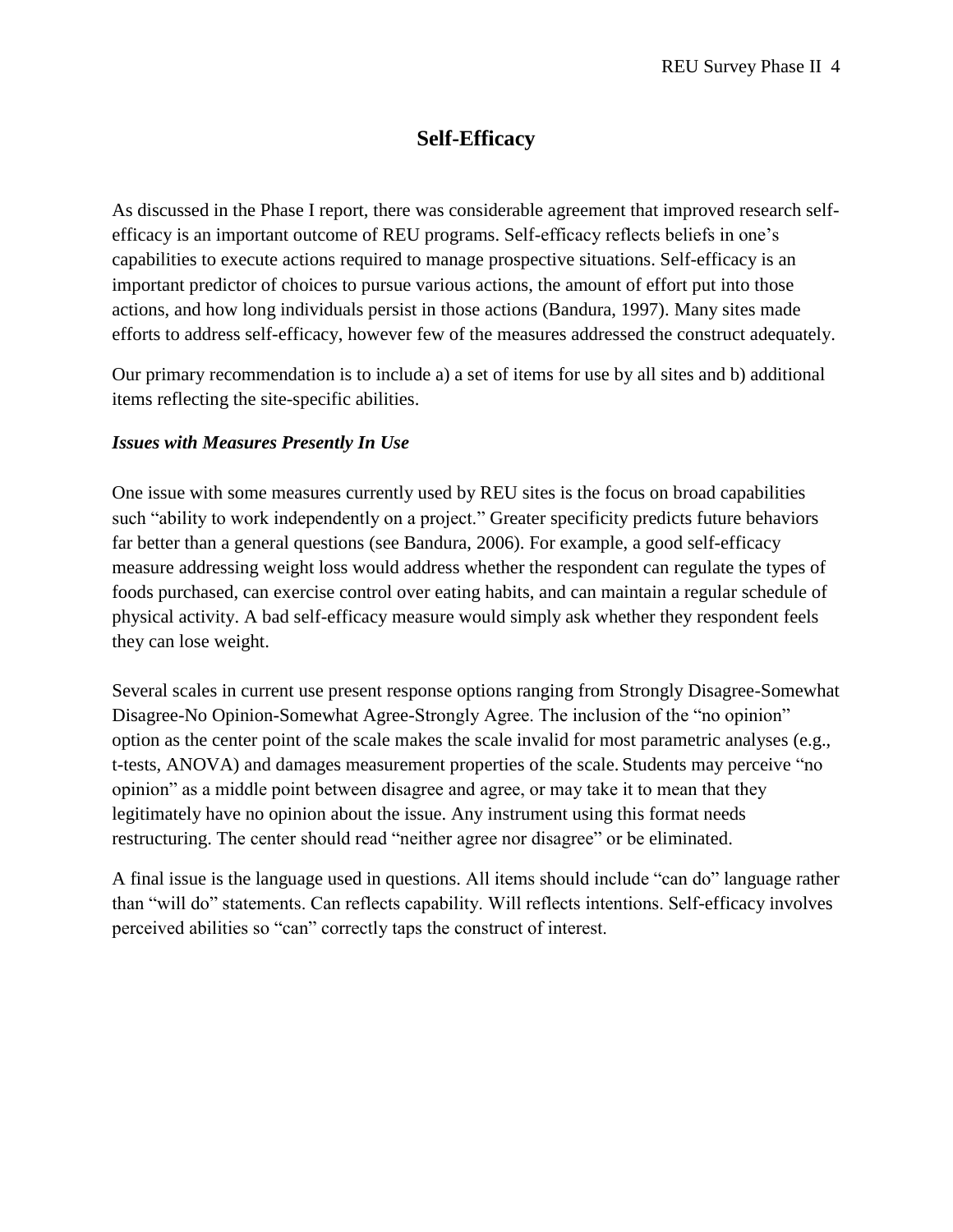#### *General Self-Efficacy Measure*

In developing general items, we borrowed content from Oklahoma State's instrument. Some of their items provide the specificity and range of content items required for an adequate measure. Students respond to 15-20 questions regarding whether students can "locate the primary scientific research literature in your field" and "statistically analyze data." The Oklahoma items informed selection of items (e.g., what specific skills to include) but required revision and expansion to allow for adequate measurement.

The first two questions included in the scale require sites to specify the area of research (e.g., computer science, engineering). Best practice recommendations suggest inclusion of practice items on an unrelated topic. The recommended practice item appears in Appendix A.

#### *Scale Scoring*

The overall scale score is a simple sum of the scores on the set of items.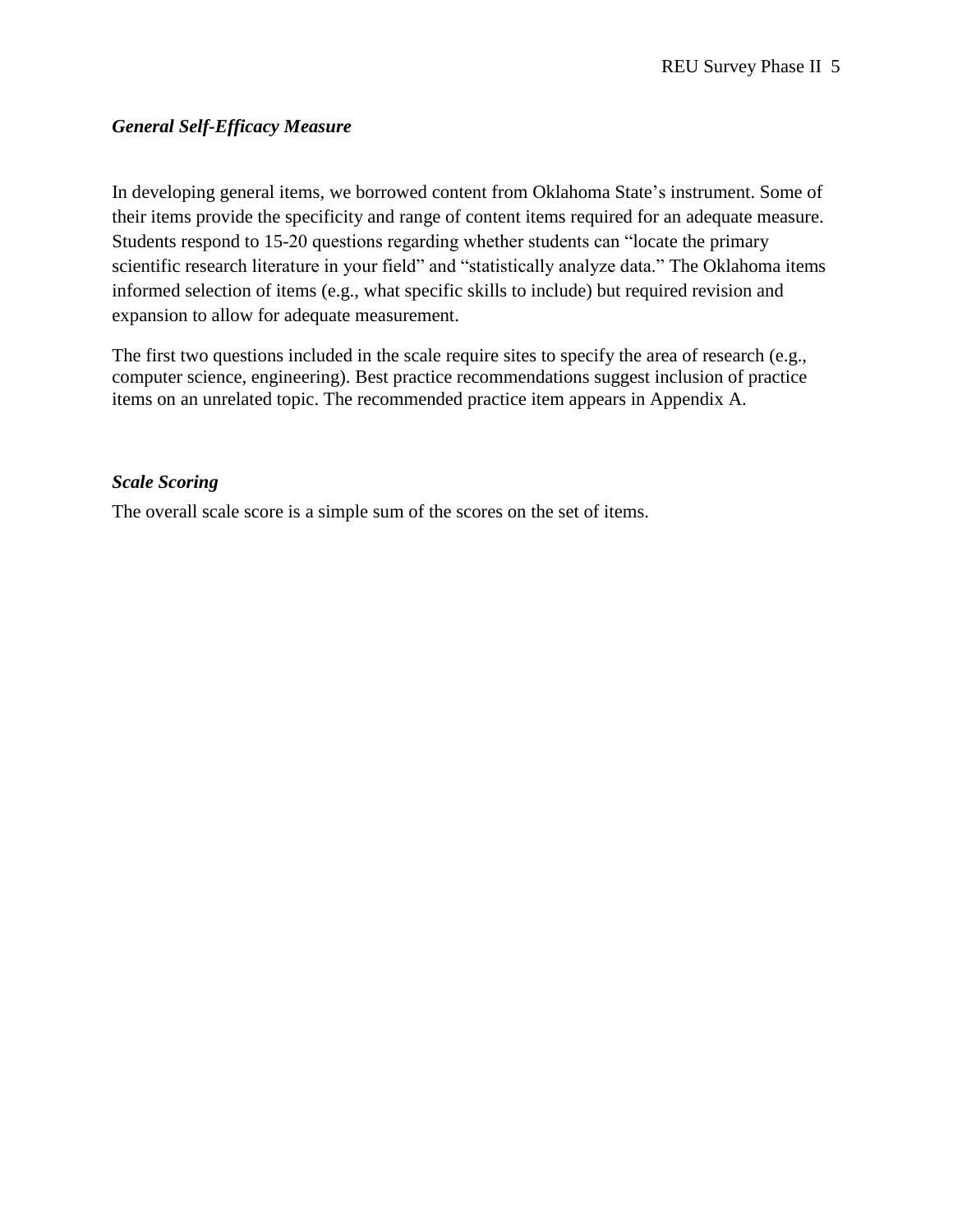## *Scale 1: General Self-Efficacy*

How certain are you that you could perform each of the following activities **right now**?

*Rate your degree of confidence by recording a number from 0 to 100 using the scale below:*

| $\Omega$  | 10 | 20 | 30 | 40 | 50             | 60 | 70 | 80 | 90 | 100            |
|-----------|----|----|----|----|----------------|----|----|----|----|----------------|
| Cannot    |    |    |    |    | Moderately     |    |    |    |    | Highly         |
| do at all |    |    |    |    | certain can do |    |    |    |    | certain can do |

| I can                                                            | <b>Confidence</b> |
|------------------------------------------------------------------|-------------------|
|                                                                  | (0 to 100)        |
| Locate primary research literature in [specific field]<br>1.     |                   |
| (e.g. journal articles)                                          |                   |
| Understand primary research literature in [specific field]<br>2. |                   |
| Formulate a research hypothesis<br>3.                            |                   |
| Design an experimental test of a hypothesis<br>4.                |                   |
| Collect data<br>5.                                               |                   |
| Statistically analyze data<br>6.                                 |                   |
| Interpret data analyses<br>7.                                    |                   |
| Reformulate a research hypothesis<br>8.                          |                   |
| Orally communicate the results of research projects<br>9.        |                   |
| 10. Write a research paper for publication                       |                   |
| 11. Work with others to investigate a research problem           |                   |
| 12. Discuss research with other students                         |                   |
| 13. Discuss research with graduate students                      |                   |
| 14. Discuss research with professors                             |                   |
| 15. Discuss research at a professional meeting or conference     |                   |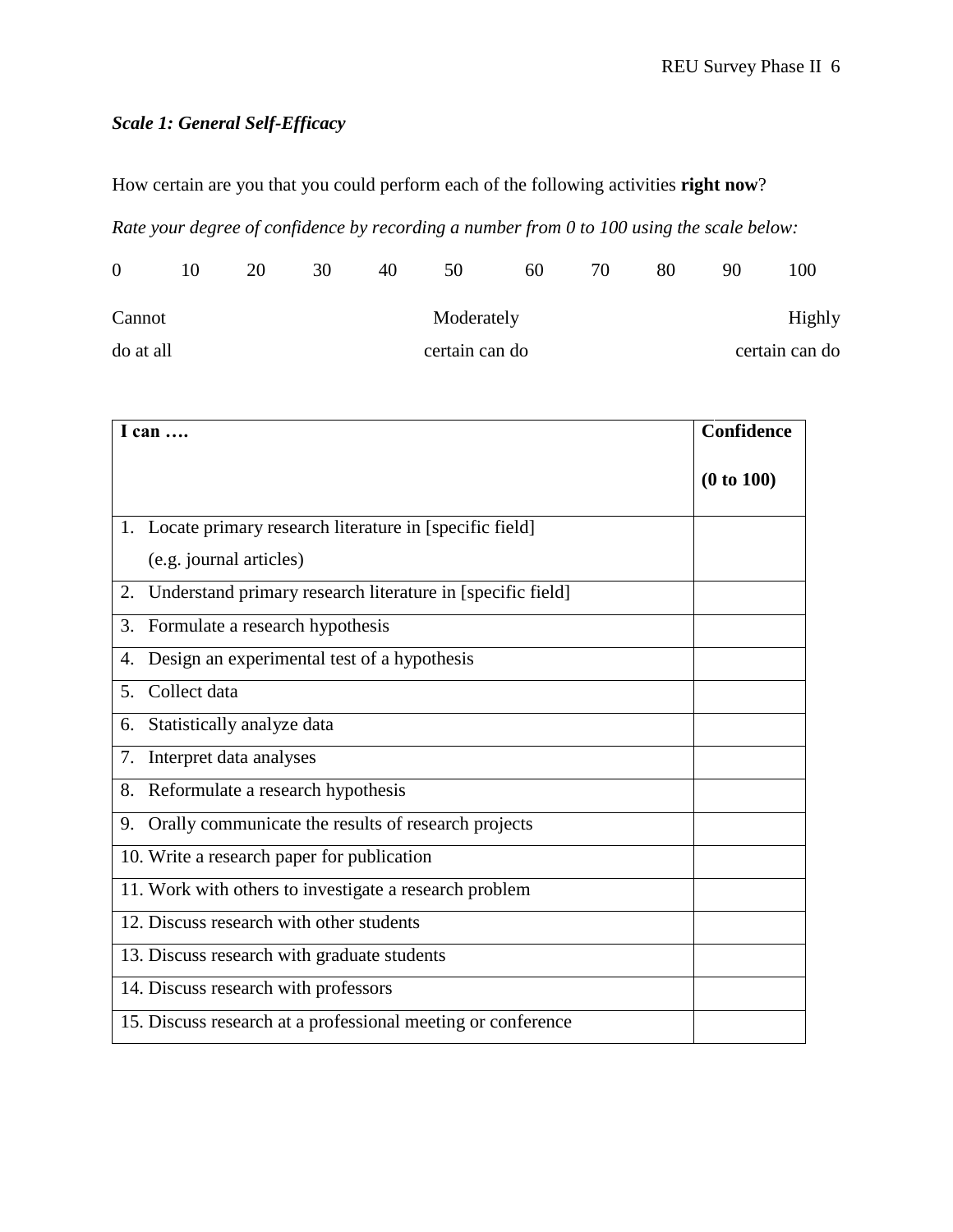#### *Site-specific Self-Efficacy Measures*

As each site provides training in specialized areas, we cannot provide items that address sitespecific abilities. However, we provide a template for doing so and examples of good measures. Iowa State's REU includes questions that address site-specific areas of self-efficacy. They ask students about confidence in their abilities to perform activities such as "create a 3D model from 2D side and front views of an object" and "Compile a C++ program." These items are an excellent example of the level of specificity required for a measure of this construct. The sample scale below uses some of the Iowa State items. Each site should aim to adapt this scale to specific skills.

#### *Scale 2: Site-Specific Self-Efficacy Example*

How certain are you that you could perform each of the following activities **right now**?

*Rate your degree of confidence by recording a number from 0 to 100 using the scale below:*

| $\Omega$  | 20 | 30 | 40 | 50             | 60 | 70 | 80 | 90 | 100            |
|-----------|----|----|----|----------------|----|----|----|----|----------------|
| Cannot    |    |    |    | Moderately     |    |    |    |    | Highly         |
| do at all |    |    |    | certain can do |    |    |    |    | certain can do |

| I can $\ldots$                                                           | <b>Confidence</b> |
|--------------------------------------------------------------------------|-------------------|
|                                                                          | (0 to 100)        |
| Create a 3D model from 2D side and front views of an object              |                   |
| 2. Compile a $C_{++}$ program that I have written using existing classes |                   |
| 3. Compile a program that uses OpenGL                                    |                   |
| 4. Compile a program that uses VR Juggler                                |                   |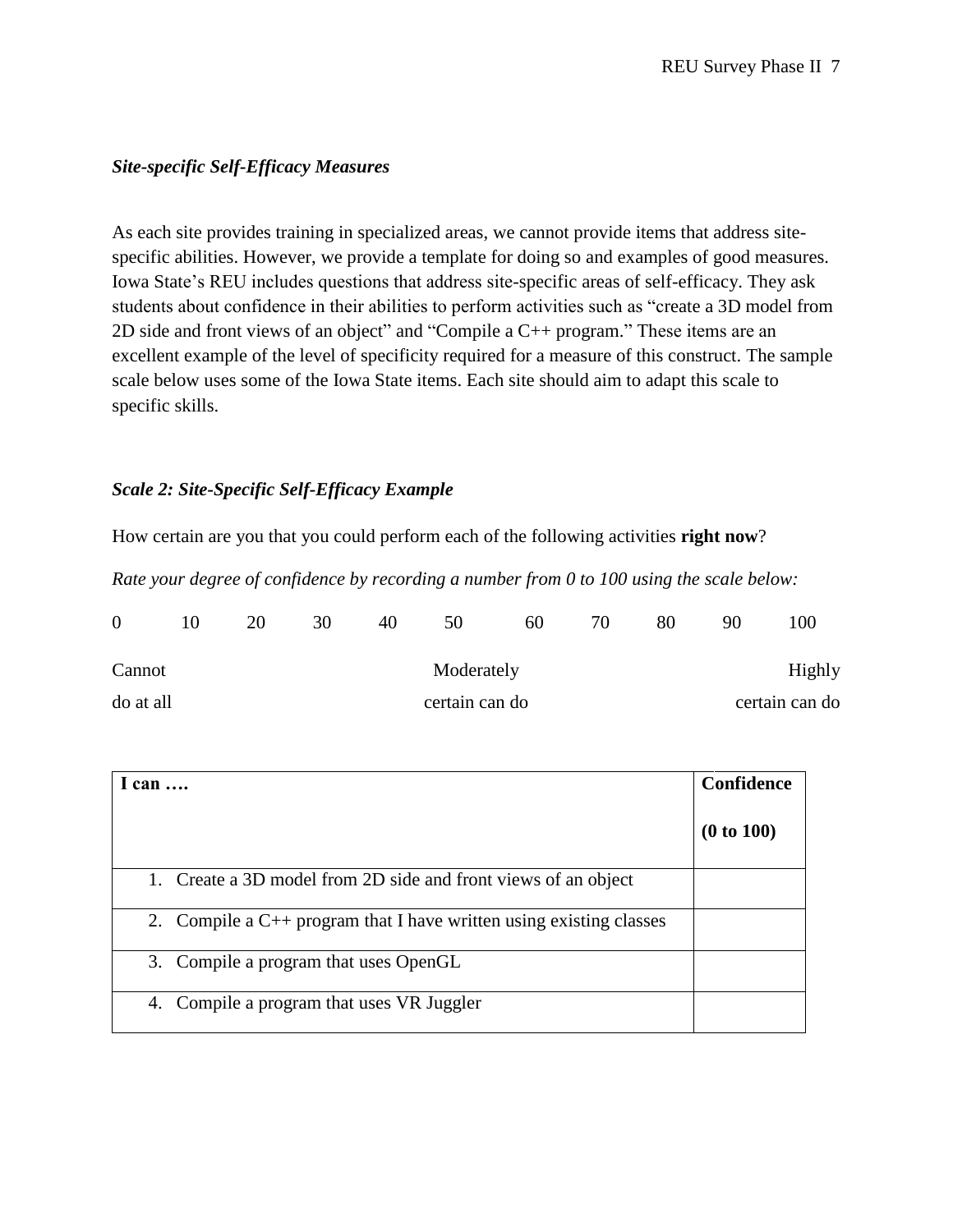## **Intentions to Attend Graduate School**

The most common approach regarding intention to attend graduate schools utilized in instruments involved addressing student attitudes toward graduate programs. For example, several sites use the Attitudes toward Graduate Studies measure developed by John Carpinelli. Whereas attitudes are an important predictor of future behaviors, there are several other areas of equal importance for measurement. Also, there are more comprehensive ways to address both intentions and factors that influence intentions.

The approach we suggest reflects research on the Theory of Planned Behavior/Reasoned Action (see Ajzen, 2001; Fishbein & Ajzen, 2010). This is widely recognized as one of the most enduring and widely applied behavior prediction theories in psychology. This approach involves measurement of intentions and factors that influence intentions such as attitudes, subjective norms, and perceived behavioral control.

Attitude questions focus on how students evaluate applying to graduate school in terms of items such as whether it is good or bad. Subjective norms refer to issues such as whether people who are important to the student think they should or should not apply to graduate school. Perceived behavioral control items address how strongly students believe they have control over whether or not they apply. Finally, intention measures address the how strongly students believed they will apply to a graduate program.

Although intention to attend graduate school is the construct of primary interest, inclusion of the other variables allows sites to determine how they can improve intentions. For example, a site with low subjective norm scores might increase their focus on enhancing perceptions that others are applying, which in turn should improve intentions to apply to graduate school.

Scale wording could be changed to address different target behaviors such as taking the GRE, asking for letters of recommendation, and so on, if there was a desire to get at behaviors that are more specific. Of course, this would increase questionnaire length considerably.

#### *Scale Scoring*

Score items based on each subscale. Subscales are noted with separate letters.  $A =$  Attitudes,  $S =$ Subjective Norms,  $P =$  Perceived Behavioral Control, I = Intentions. An asterisk  $(*)$  notes that the item should be reverse coded (e.g., 7 becomes 1) prior to scoring.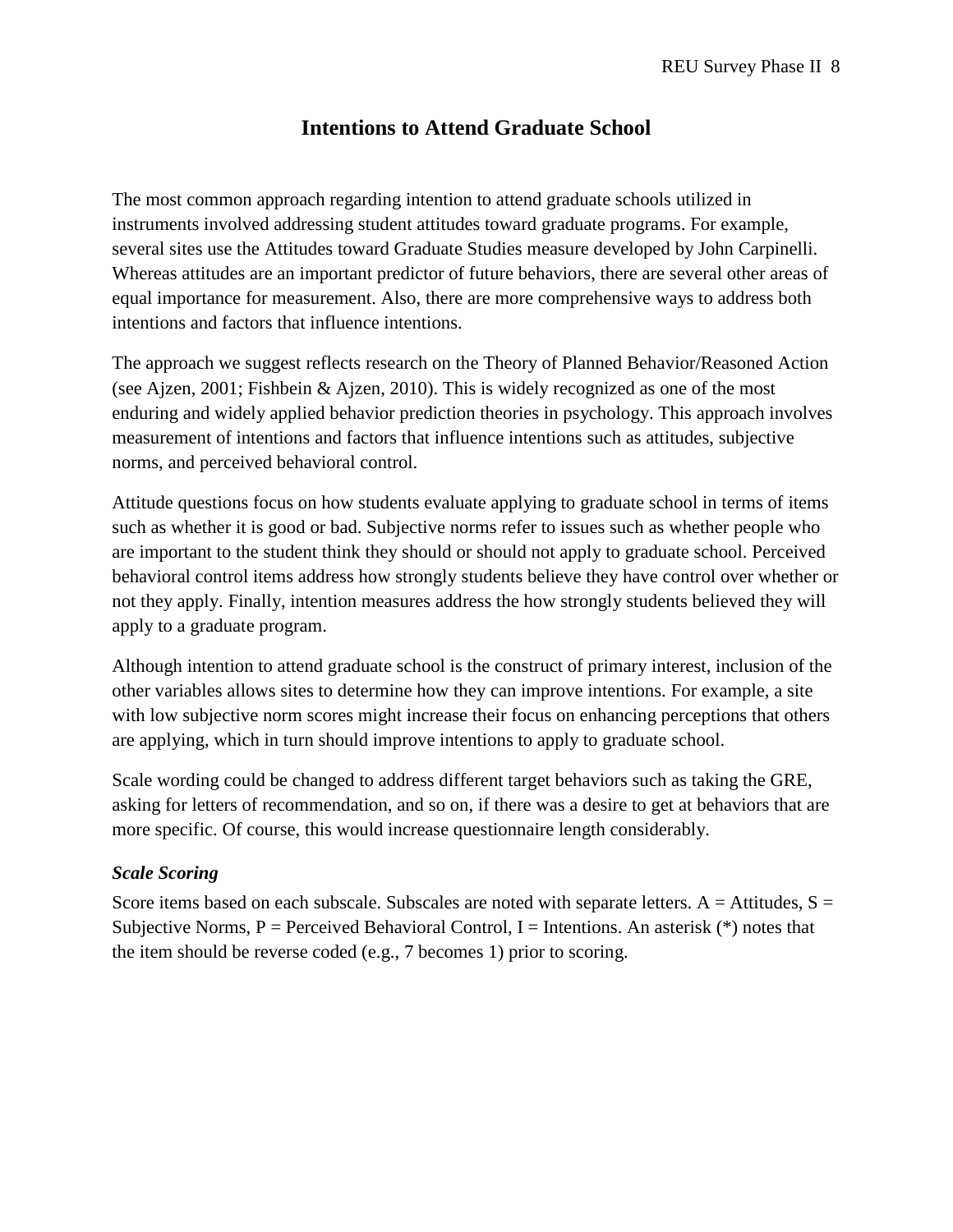## *Scale 3: Intentions to Apply to Graduate School*

| 1. For me to apply to graduate school is $\dots(A)$                         |   |   |                |   |   |                 |                                                                                                     |
|-----------------------------------------------------------------------------|---|---|----------------|---|---|-----------------|-----------------------------------------------------------------------------------------------------|
|                                                                             |   |   |                |   |   |                 | Extremely Bad 1 2 3 4 5 6 7 Extremely Good                                                          |
| $(S^*)$                                                                     |   |   |                |   |   |                 | 2. Most people who are important to me think that ________________________ apply to graduate school |
| I Should 1 2 3 4 5 6 7 I Should Not                                         |   |   |                |   |   |                 |                                                                                                     |
| 3. For me to apply to graduate school is (P)                                |   |   |                |   |   |                 |                                                                                                     |
|                                                                             |   |   |                |   |   |                 | Extremely Difficult 1 2 3 4 5 6 7 Extremely Easy                                                    |
| 4. I plan to apply to graduate school $(I^*)$                               |   |   |                |   |   |                 |                                                                                                     |
|                                                                             |   |   |                |   |   |                 | Extremely Likely 1 2 3 4 5 6 7 Extremely Unlikely                                                   |
| 5. For me to apply to graduate school is $(A^*)$                            |   |   |                |   |   |                 |                                                                                                     |
|                                                                             |   |   |                |   |   |                 | Extremely Valuable 1 2 3 4 5 6 7 Extremely Worthless                                                |
| 6. It is expected of me that I will apply to graduate $\text{school}(S)$    |   |   |                |   |   |                 |                                                                                                     |
| Definitely False 1 2 3 4 5 6                                                |   |   |                |   |   | $7\overline{ }$ | Definitely True                                                                                     |
| 7. Whether or not I apply to graduate school is completely up to me $(P^*)$ |   |   |                |   |   |                 |                                                                                                     |
| <b>Strongly Agree</b>                                                       | 2 | 3 | $\overline{4}$ | 5 | 6 | 7               | <b>Strongly Disagree</b>                                                                            |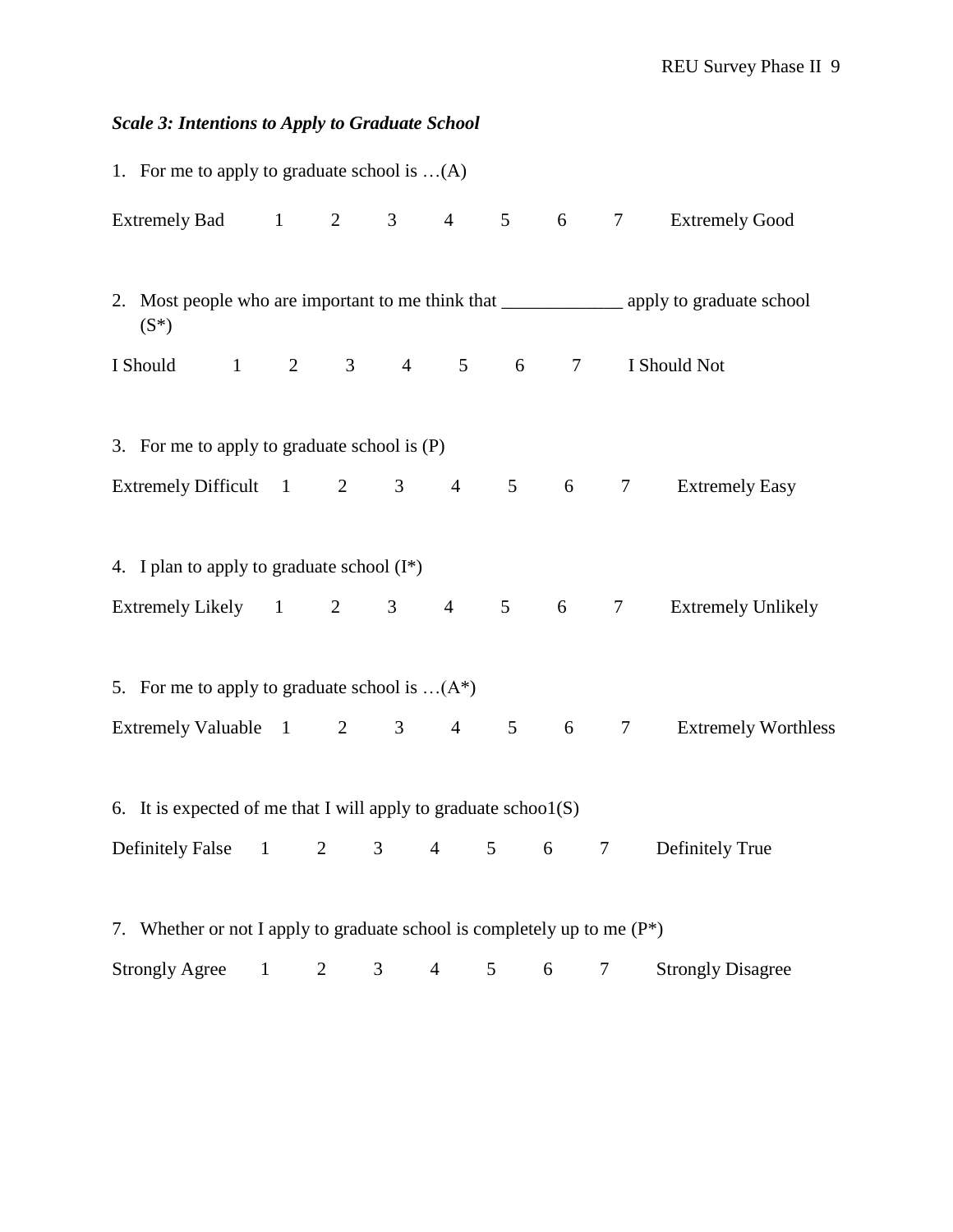| 8. I will make an effort to apply to graduate school (I)                                |              |                |                |                |                 |                 |        |                                                                                             |
|-----------------------------------------------------------------------------------------|--------------|----------------|----------------|----------------|-----------------|-----------------|--------|---------------------------------------------------------------------------------------------|
| I Definitely Will Not 1 2                                                               |              |                | 3 <sup>7</sup> | $\overline{4}$ |                 | 5 6 7           |        | I Definitely Will                                                                           |
| 9. For me to apply to graduate school is $(A)$                                          |              |                |                |                |                 |                 |        |                                                                                             |
| Extremely Harmful 1 2                                                                   |              |                |                | $3 \t 4$       |                 | 5 <sup>5</sup>  | 6 7    | <b>Extremely Beneficial</b>                                                                 |
| apply to graduate school $(S^*)$                                                        |              |                |                |                |                 |                 |        | 10. Most of the students in the [fill in name of program] with whom I am acquainted plan to |
| Definitely True $1 \t 2$                                                                |              |                | $3 \t 4$       |                | 5 <sup>5</sup>  | $6\overline{6}$ | $\tau$ | <b>Definitely False</b>                                                                     |
| 11. I am confident that if I wanted to I could apply to graduate school (P)             |              |                |                |                |                 |                 |        |                                                                                             |
| Definitely False 1 2 3                                                                  |              |                |                |                | $4\quad 5$      | $6\overline{6}$ | 7      | Definitely True                                                                             |
| 12. I intend to attend to apply to graduate school $(I^*)$                              |              |                |                |                |                 |                 |        |                                                                                             |
| $Strongly \, \text{Agree}$ 1 2                                                          |              |                | 3 <sup>7</sup> | $\overline{4}$ | 5 <sup>5</sup>  |                 | 6 7    | <b>Strongly Disagree</b>                                                                    |
| 13. For me to apply to graduate school is $(A^*)$                                       |              |                |                |                |                 |                 |        |                                                                                             |
| Extremely Pleasant 1                                                                    |              | $\overline{2}$ | 3 <sup>7</sup> | $\overline{4}$ | $5\overline{)}$ | 6               | $\tau$ | <b>Extremely Unpleasant</b>                                                                 |
| 14. Most people whose opinions I value would approve of applying to graduate school (S) |              |                |                |                |                 |                 |        |                                                                                             |
| Strongly Disagree 1                                                                     |              | 2              | 3 <sup>7</sup> | $\overline{4}$ | $\mathfrak{S}$  | 6               | 7      | <b>Strongly Agree</b>                                                                       |
| 15. For me to apply to graduate school is $(P^*)$                                       |              |                |                |                |                 |                 |        |                                                                                             |
| Possible                                                                                | $\mathbf{1}$ | 2              | 3              | $\overline{4}$ | 5               | 6               | 7      | Impossible                                                                                  |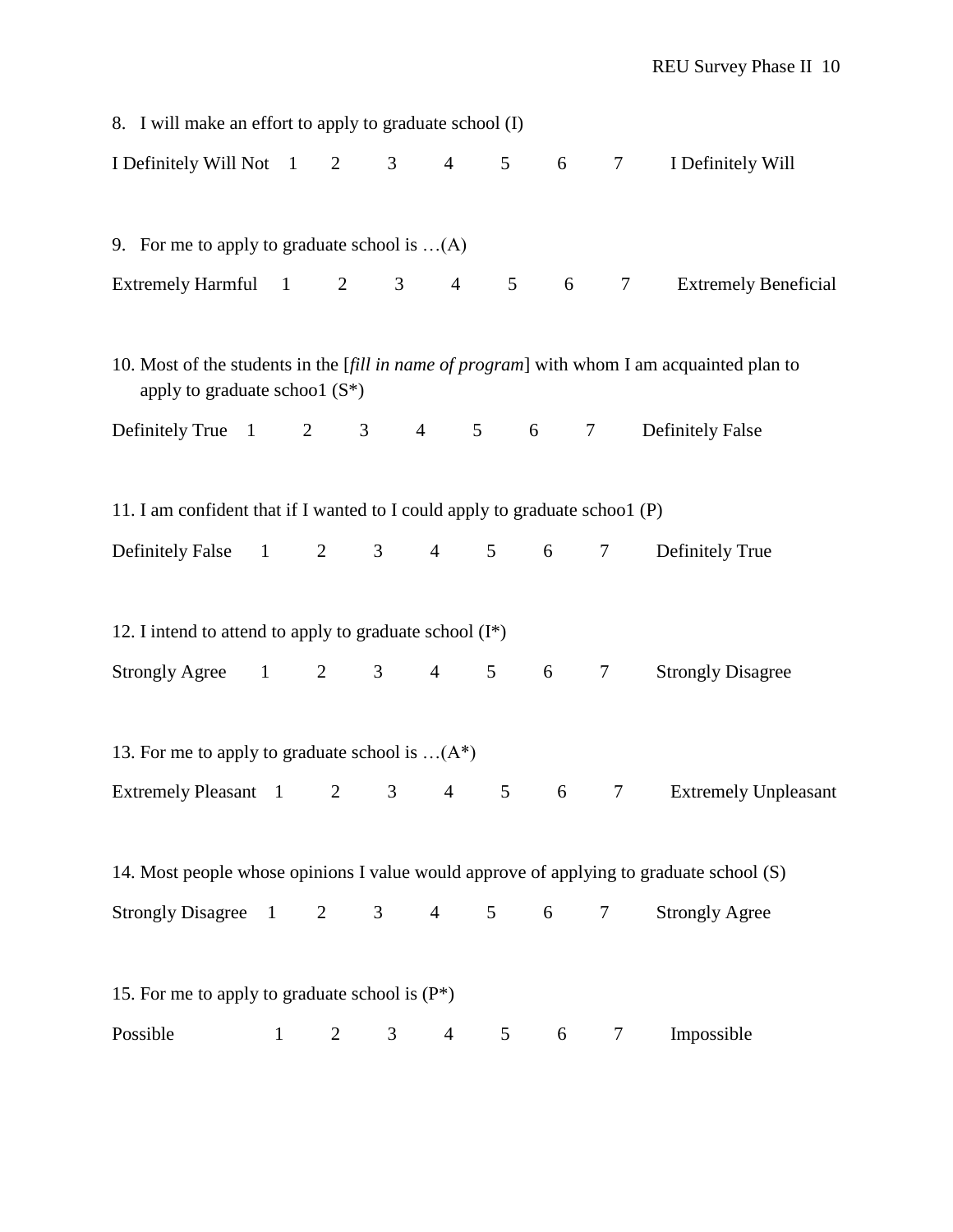### **Computer Science Attitudes**

In examining computer science attitudes, we examined both general measures of science attitudes and some measures that addressed particular science domains. We evaluated scales addressing general attitudes toward science with an eye toward adapting measures to CS and reviewed scales specifically addressing computer science attitudes. Our recommendation reflects the instrument that best combined strong psychometric properties and length (i.e., we selected the shortest instrument that demonstrated good measurement properties).

The measure we recommend focuses on students' attitudes and perceptions toward computing science (Hoegh & Moskal, 2009). The scale includes several subscales addressing confidence in CS abilities, interest in CS, gender equality in CS, usefulness of CS to career goals, and perceptions of computer scientists' personal lives. The subscales demonstrate strong psychometric properties (Cronbach's alpha ranging from .77 to .93). This scale seems relevant to the REU undergraduate experience as many of the items included in the scale overlap questions found in existing instruments. This measure contains only 38 items, compared to the 50-plus items included in the other scales reviewed.

#### *Scale Scoring*

Score items based on each subscale. Subscales are noted with separate letters.  $C =$  confidence; I = interest; G = gender; U = usefulness; P = personal. An asterisk (\*) notes that the item should be reverse coded (e.g., 4 becomes 1) prior to scoring.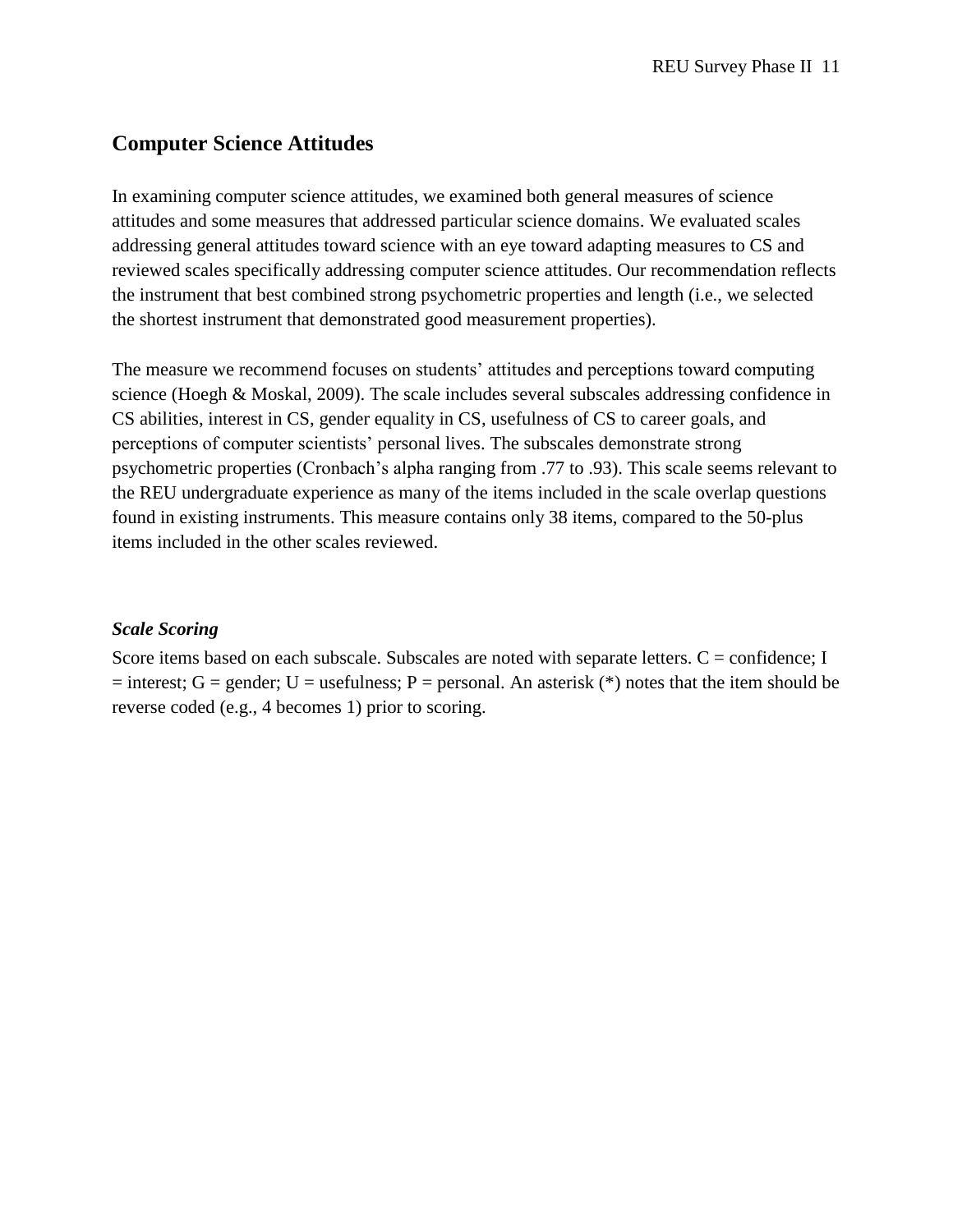### *Scale 4: Attitude toward Computer Science*

For each item, please respond using the following scale:

 $4 =$  Strongly Agree  $3 =$  Somewhat Agree  $2 =$  Somewhat Disagree  $1 =$  Strongly Disagree

|                                                                                                           | <b>Agreement</b><br>(0 to 100) |
|-----------------------------------------------------------------------------------------------------------|--------------------------------|
| 1. I am comfortable with learning computing concepts. (C)                                                 |                                |
| 2. I would not take additional computer science courses if I were given the<br>opportunity. $(I^*)$       |                                |
| Computing is an appropriate subject for both men and women to study.<br>3.<br>(G)                         |                                |
| 4. Developing computing skills will not play a role in helping me achieve<br>my career goals. $(U^*)$     |                                |
| 5. I have little self-confidence when it comes to computing courses. $(C^*)$                              |                                |
| I hope that my future career will require the use of computer science<br>6.<br>concepts. (I)              |                                |
| 7. I doubt that a woman could excel in computing courses. $(G^*)$                                         |                                |
| Students who are skilled at computer science are just as popular as other<br>8.<br>students. (P)          |                                |
| 9. I can learn to understand computing concepts. (C)                                                      |                                |
| 10. I think computer science is boring. $(I^*)$                                                           |                                |
| 11. Women and men can both excel in careers that involve computing. (G)                                   |                                |
| 12. My career goals do not require that I learn computing skills. (U*)                                    |                                |
| 13. I do not think that I can learn to understand computing concepts. $(C^*)$                             |                                |
| 14. I like to use computer science to solve problems. (I)                                                 |                                |
| 15. It is not appropriate for women to study computing. $(G^*)$                                           |                                |
| 16. A student who performs well in computer science is likely to have a life<br>outside of computers. (P) |                                |
| 17. I can achieve good grades (C or better) in computing courses. (C)                                     |                                |
| 18. The challenge of solving problems using computer science does not<br>appeal to me. $(I^*)$            |                                |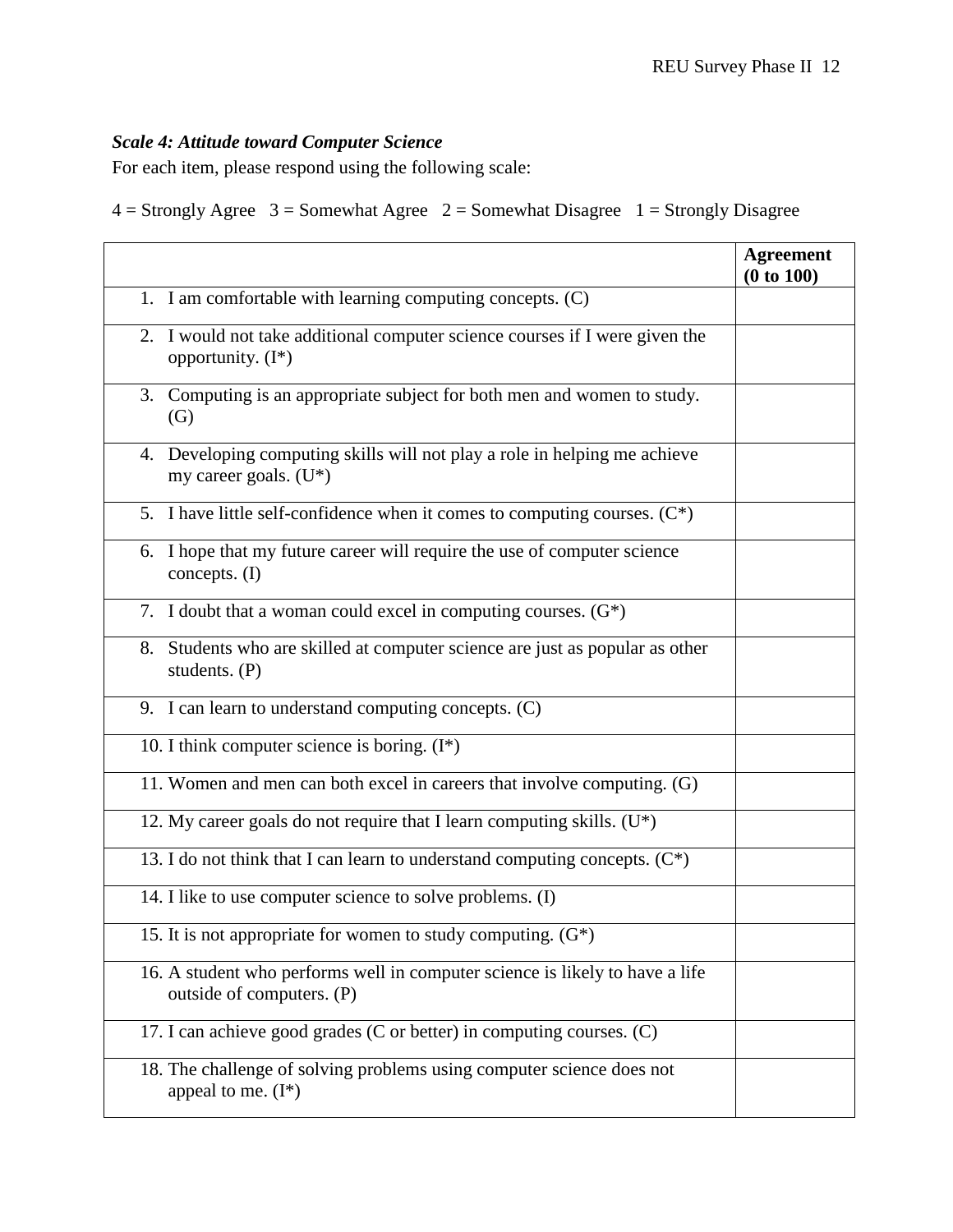| 19. Women produce the same quality work in computing as men. (G)                                                |  |
|-----------------------------------------------------------------------------------------------------------------|--|
| 20. Knowledge of computing skills will not help me secure a good job. $(U^*)$                                   |  |
| 21. I am not comfortable with learning computing concepts. $(C^*)$                                              |  |
| 22. I think computer science is interesting. (I)                                                                |  |
| 23. Men are more likely to excel in careers that involve computing than<br>women are. $(G^*)$                   |  |
| 24. I expect that learning to use computing skills will help me achieve my<br>career goals. (U)                 |  |
| 25. I am confident that I can solve problems by using computer applications.<br>(C)                             |  |
| 26. I hope that I can find a career that does not require the use of computer<br>science concepts. $(I^*)$      |  |
| 27. Men and women are equally capable of solving computing problems. (G)                                        |  |
| 28. A student who performs well in computer science will probably not have a<br>life outside of computers. (P*) |  |
| 29. I doubt that I can solve problems by using computer applications. $(C^*)$                                   |  |
| 30. The challenge of solving problems using computer science appeals to me.<br>(I)                              |  |
| 31. Men are more capable than women at solving computing problems. $(G^*)$                                      |  |
| 32. Knowledge of computing will allow me to secure a good job. (U)                                              |  |
| 33. I do not like using computer science to solve problems. $(I^*)$                                             |  |
| 34. Men and women can both excel in computing courses. (G)                                                      |  |
| 35. Students who are skilled at computer science are less popular than other<br>students. (P*)                  |  |
| 36. I would voluntarily take additional computer science courses if I were<br>given the opportunity. (I)        |  |
| 37. Men produce higher quality work in computing than women. $(G^*)$                                            |  |
| 38. Developing computing skills will be important to my career goals. (U)                                       |  |

**Note.**  $C =$  confidence;  $I =$  interest;  $G =$  gender;  $U =$  usefulness;  $P =$  personal.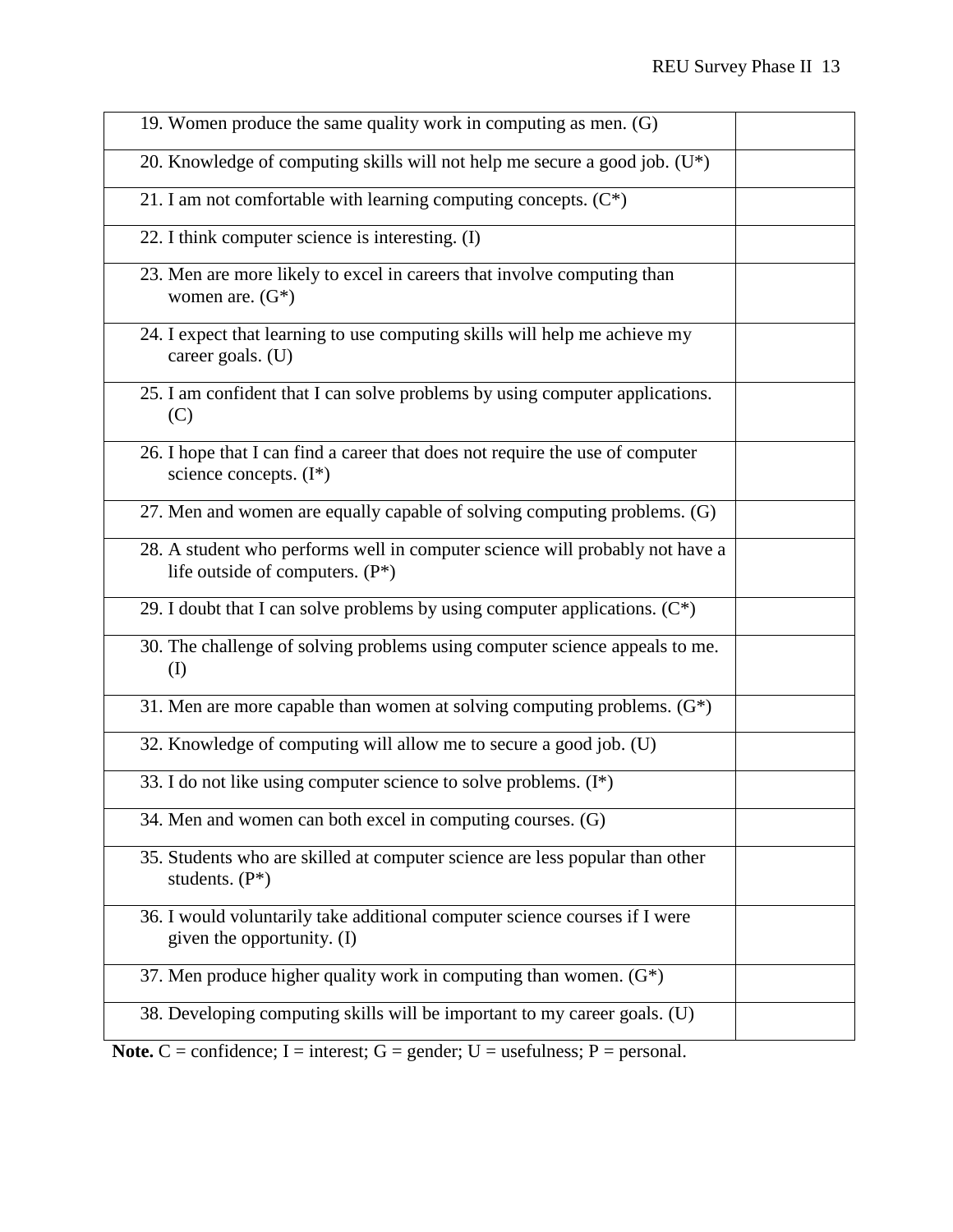### **Academic Help Seeking and Coping Behavior**

In examining academic help seeking and coping, we reviewed measures covering a range of coping and help-seeking responses. There are many psychometrically sound measures of coping and help seeking, however most are very long (50-plus items). Our recommendation is the 30 item Student Coping Scale (SCOPE; Struthers et al., 2000). The SCOPE assess students' thoughts, behaviors, and action strategies (e.g., coping styles) that associate with poor academic achievements. The scales include two subscales. One addressing problem-based coping and the other emotion focused coping. The subscales demonstrate adequate reliability (Cronbach's alpha of .70 to .80) and good validity as scores associate with relevant outcome such optimism (positive relationship and stress (negative relationship).There are stronger measures, but all are considerably longer.

The recommended scale addresses how students would respond to a poor exam grade. We believe it would be possible to modify the scale to address a different area such as a problem with a mentor. However, as the scale authors argue, response to a poor exam performance is a good indicator of general academic coping.

#### *Scale Scoring*

Score items based on each subscale. Subscales are noted with separate letters.  $P = Problem-$ Focused Coping,  $E =$  Emotion-Focused Coping. Scores are a simple sum of each subscale.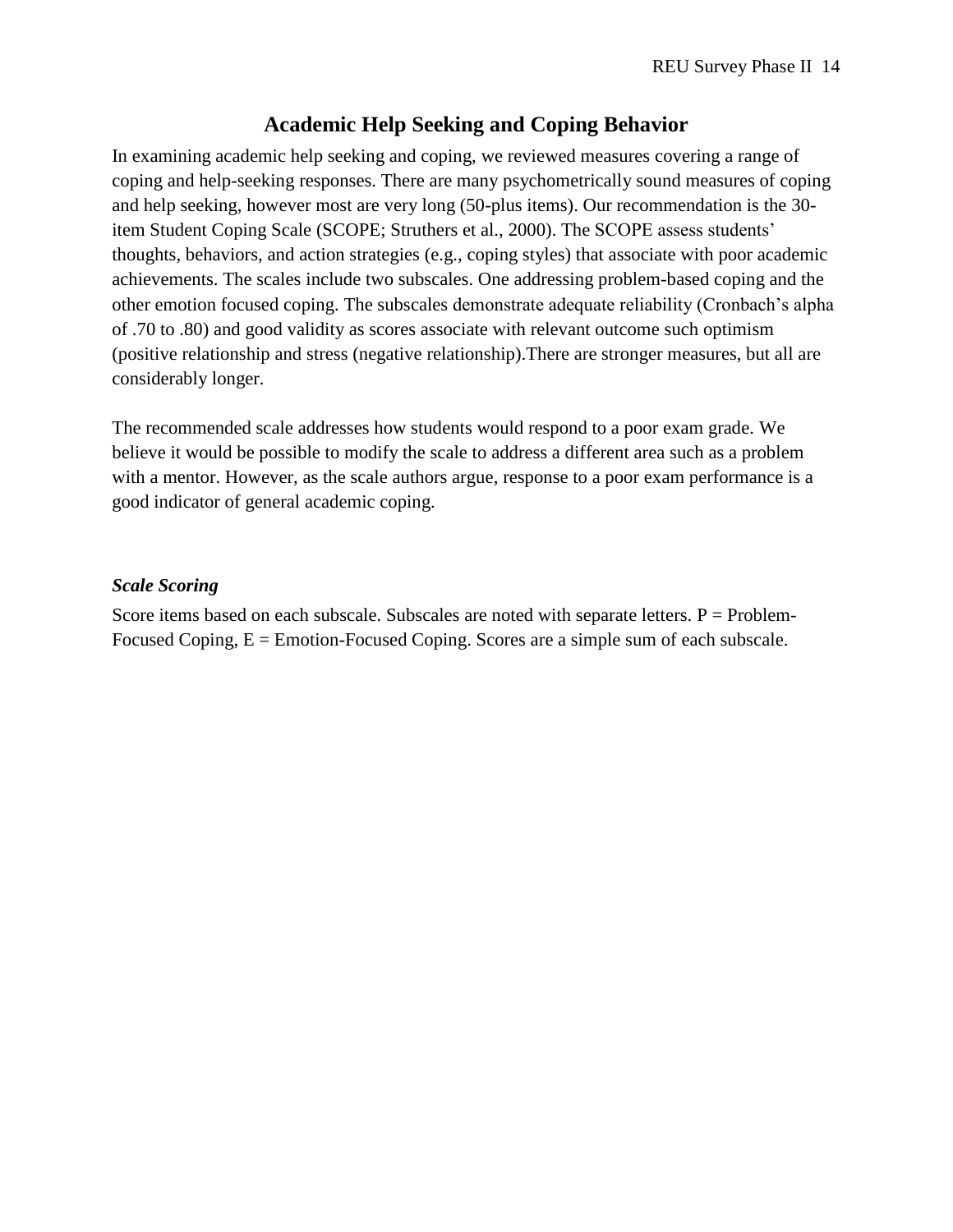## *Scale 5: Help-seeking and Coping*

The following scale addresses how you would react if you performed poorly on an exam. For each item, please respond using the following scale:

|           | $\mathcal{D}$    | 3 | 4 | $\mathcal{L}$ | 6 <sup>1</sup> | $\overline{7}$ | $\mathsf{X}$ | $\mathbf{I}(\mathbf{I})$ |
|-----------|------------------|---|---|---------------|----------------|----------------|--------------|--------------------------|
| Extremely |                  |   |   |               |                |                |              | Extremely                |
|           | Uncharacteristic |   |   |               |                |                |              | Characteristic           |
| of Me     |                  |   |   |               |                |                |              | of Me                    |

| When I do poorly on an important exam, typically                                            | <b>Rating</b><br>(1 to 10) |
|---------------------------------------------------------------------------------------------|----------------------------|
| 1. I think about how I might best handle the problem (P)                                    |                            |
| 2. I act as though it hasn't happened (E)                                                   |                            |
| 3. I feel competent (P)                                                                     |                            |
| 4. I skip class (E)                                                                         |                            |
| 5. I try to get emotional support from friends and family (E)                               |                            |
| 6. I do what has to be done one step at a time (P)                                          |                            |
| 7. I let my feelings out (E)                                                                |                            |
| 8. I buy a study guide (P)                                                                  |                            |
| 9. I make a plan of action $(P)$                                                            |                            |
| 10. I refuse to believe that it happened (E)                                                |                            |
| 11. I feel confident (P)                                                                    |                            |
| 12. I reduce the amount of effort I put in to solving the problem (E)                       |                            |
| 13. I discuss my feelings with someone (E)                                                  |                            |
| 14. I think about the reason(s) why the situation occurred $(P)$                            |                            |
| 15. I feel a lot of emotional distress and I find myself expressing those<br>feelings $(E)$ |                            |
| 16. I use my study guide (P)                                                                |                            |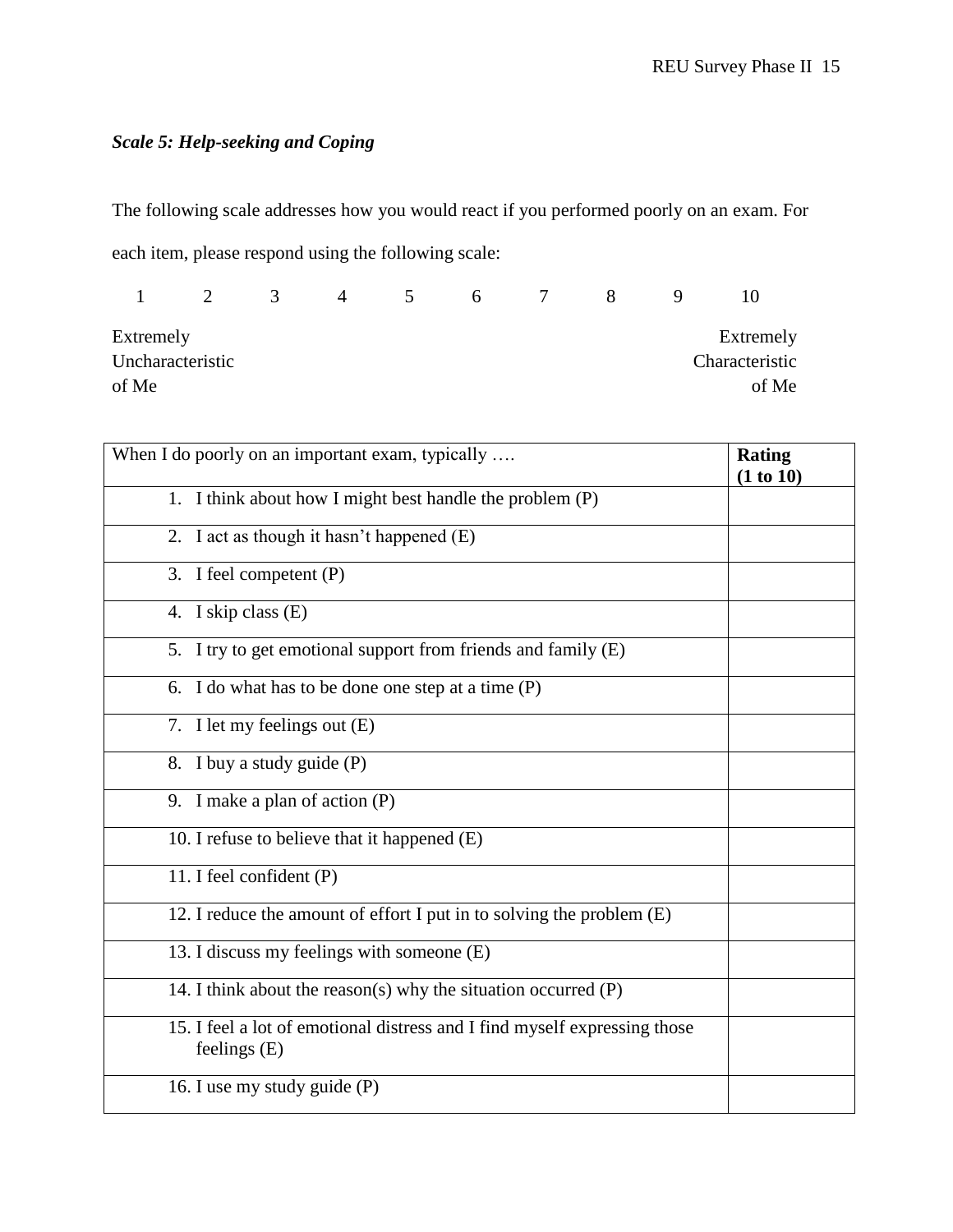| 17. I try to come up with a strategy about what to do (P)         |  |
|-------------------------------------------------------------------|--|
| 18. I say to myself 'this isn't real' (E)                         |  |
| 19. I feel hopeful $(P)$                                          |  |
| 20. I drop out of the class I'm doing poorly in $(E)$             |  |
| 21. I talk to someone about how I feel (E)                        |  |
| 22. I concentrate my efforts on doing something about it (P)      |  |
| 23. I get upset and let my emotions out (E)                       |  |
| 24. I try a different study technique (P)                         |  |
| 25. I think hard about what steps to take (P)                     |  |
| 26. I pretend that it hasn't really happened (E)                  |  |
| 27. I feel motivated (P)                                          |  |
| 28. I give up trying to reach my goal (E)                         |  |
| 29. I take additional action to try to get rid of the problem (P) |  |
| 30. I get upset and am really aware of it (E)                     |  |

Note. Subscales are  $P =$  Problem-Focused Coping,  $E =$  Emotion-Focused Coping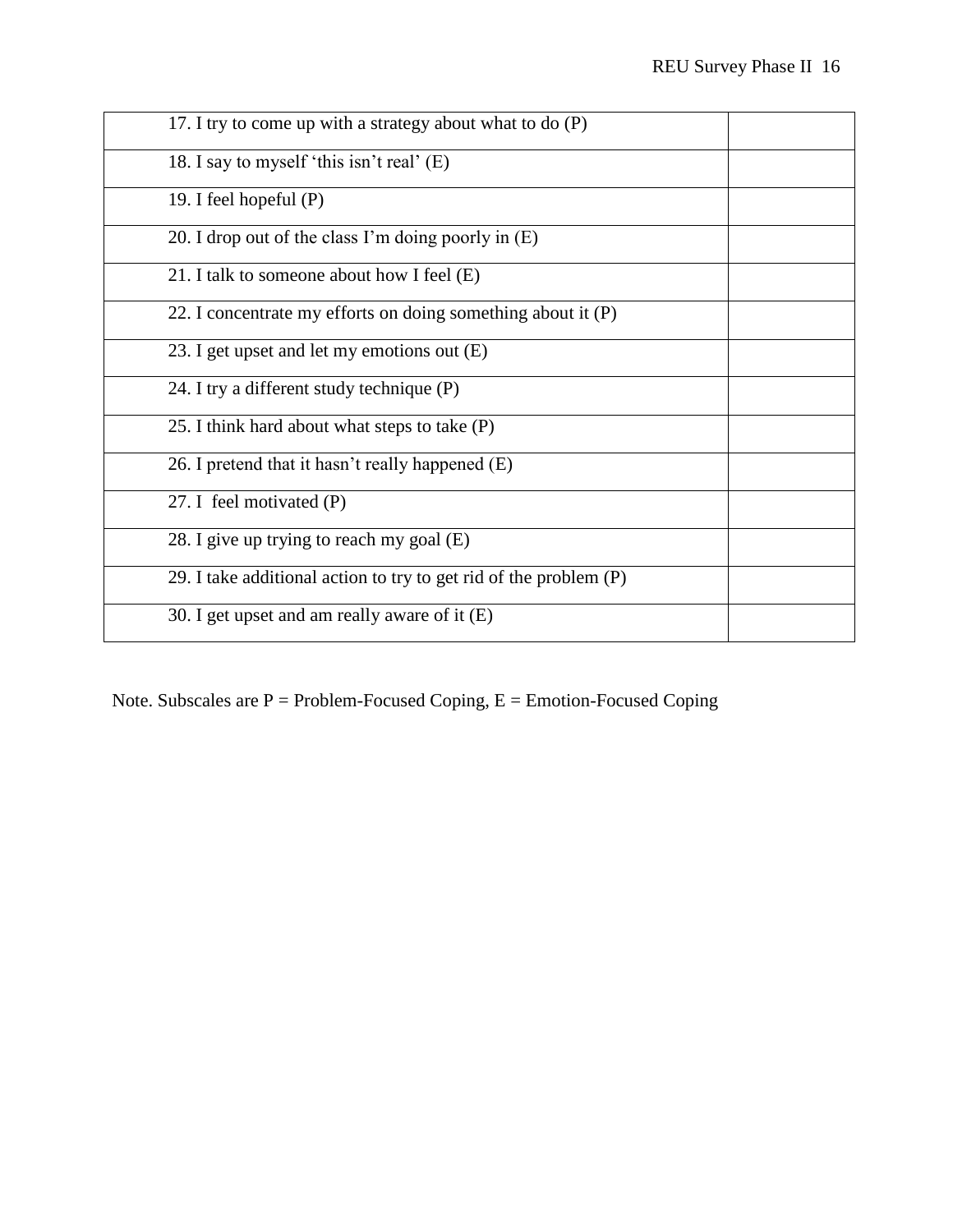## **Satisfaction with Experience**

Several existing instruments included strong measures of satisfaction with the REU. We provide a general measure that includes space for sites to add specific items. The materials below borrow from the UMASS student questionnaire.

#### *Scale 6: Satisfaction with Experience*

How satisfied are you with the following aspects of your REU experience?

*Rate your satisfaction by recording a number from 0 to 100 using the scale below:*

| 0 10 20 30 40 50 60 70 80 90 100 |  |
|----------------------------------|--|
|----------------------------------|--|

Extremely

Dissatisfied

Extremely Satisfied

| How satisfied were you with                                                   | Satisfaction (0 to 100) |
|-------------------------------------------------------------------------------|-------------------------|
| 1. your faculty advisor?                                                      |                         |
| 2. your housing arrangements?                                                 |                         |
| 3. the program in general?                                                    |                         |
| 4. your research experiences?                                                 |                         |
| 5. your interaction with project staff?                                       |                         |
| 6. your interaction with other students?                                      |                         |
| (Sites should add items here to address specific aspects of their<br>program) |                         |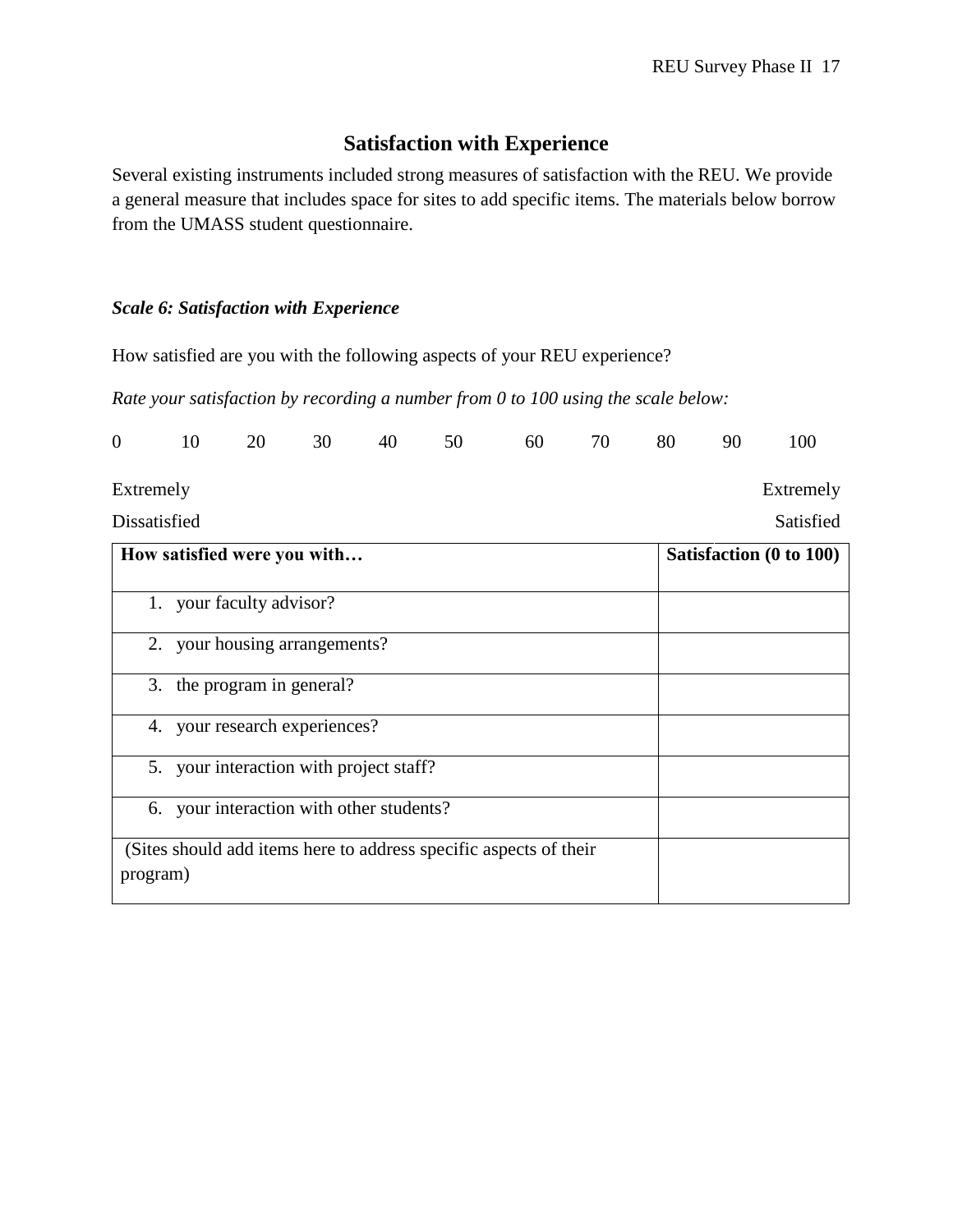### **General Comments on Measures**

The measures included in this report are designed for "as is" use. Reducing the length of items through deletion of similar questions and other procedures destroys the instrument's psychometric properties. Additionally, it will not be possible to draw clear conclusions across sites if each site uses a different version of the instrument.

#### *Analysis of Items*

Data analyses should focus on overall scale scores or subscale scores rather than on individual items. For example, analysis of pre-post changes in the computer science attitudes might compare pre and post scores on the confidence, interest, gender, usefulness of CS, and personal life subscales. Analyses should not address changes on an item-by-item basis (e.g., 38 pre-post comparisons).

#### *Shortening Scales*

We recognize that the entire set of scales (particularly attitudes toward science and coping/help seeking) represent more items than desired. As noted above, simple deletion of items is not a sound strategy for reducing length. There are two empirically valid options for scale shortening. First, if there were agreement that only certain subscales are of value, then it would be appropriate to eliminate other subscales. For example, the attitudes toward computing science measure includes an 8-item confidence subscale (e.g. "I can learn to understand computing concepts") that overlaps the self-efficacy measures addressed earlier. It would be reasonable to remove these items. However, subscales removal makes overall scale scores meaningless, so data analyses should address the remaining subscales only.

Another option is empirical examination of scale data after administration. Several techniques exist to identify sets of variables from a scale that provide roughly the same quality of information. If we received data from sites in a common format, we could complete these analyses and recommendations with relatively little time commitment.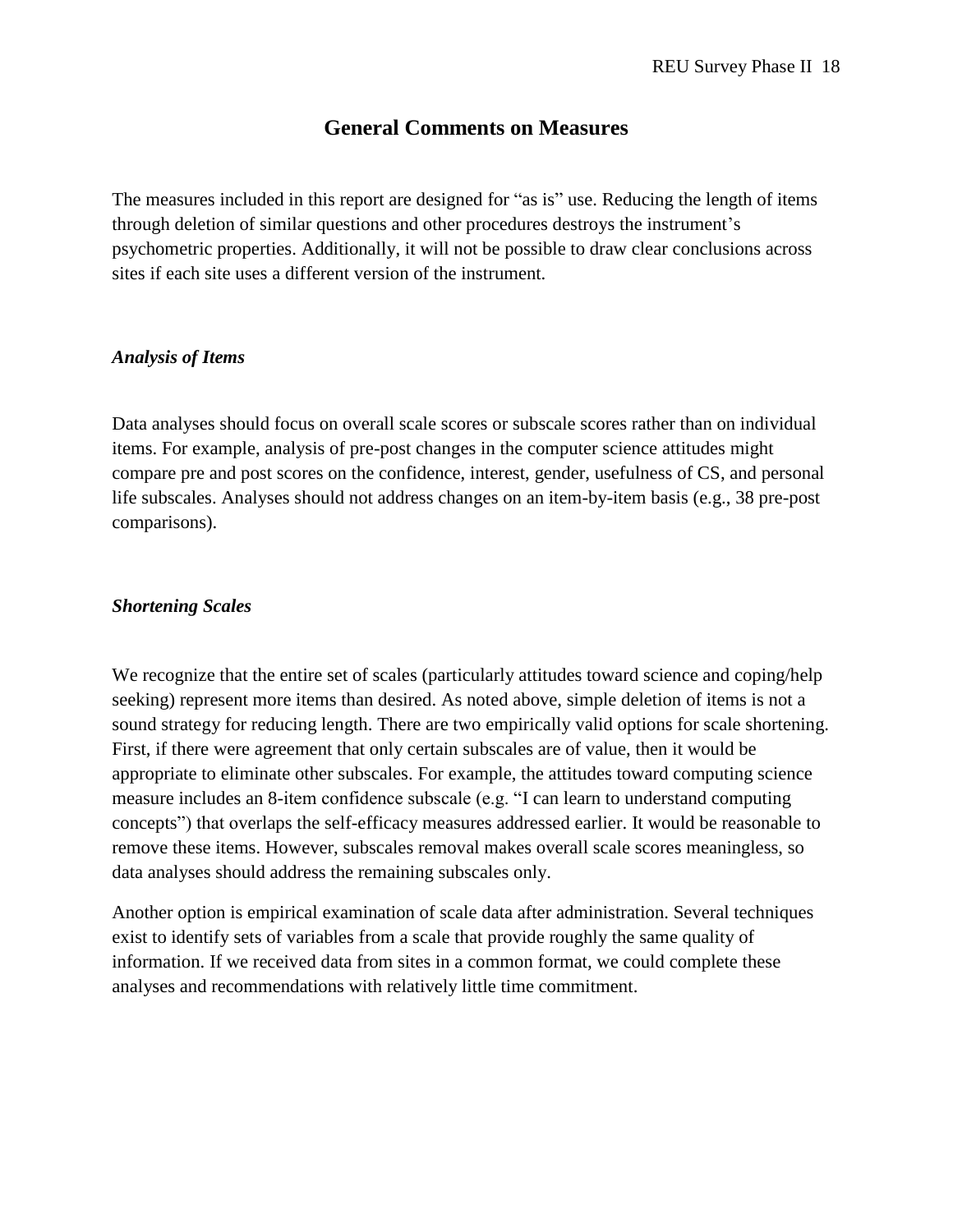### **References**

- Ajzen, I. (2001). Nature and operation of attitudes. *Annual Review of Psychology, 52*, 27-58.
- Bandura, A. (1997). *Self-efficacy: The exercise of control*. New York: Freeman.
- Bandura, A. (2006). Guide to the construction of self-efficacy scales. In F. Pajares & T. Urdan (Eds.). *Self-efficacy beliefs of adolescents*, (Vol. 5., pp. 307-337). Greenwich,CT: Information Age Publishing.
- Fishbein, M., & Ajzen, I. (2010). *Predicting and changing behavior: The reasoned action approach.* New York: Psychology Press.
- Hoegh, A., & Moskal, B. M. (October, 2009). Examining science and engineering students' attitudes toward computer science. Paper to be presented at 39th Frontiers in Education Conference, San Antonio, Texas.
- Struthers, C. W., Perry, R. P., & Menec, V. H. (2000). An examination of the relationship among academic stress, coping, motivation, and performance in college. *Research in Higher Education, 41,* 581-593.